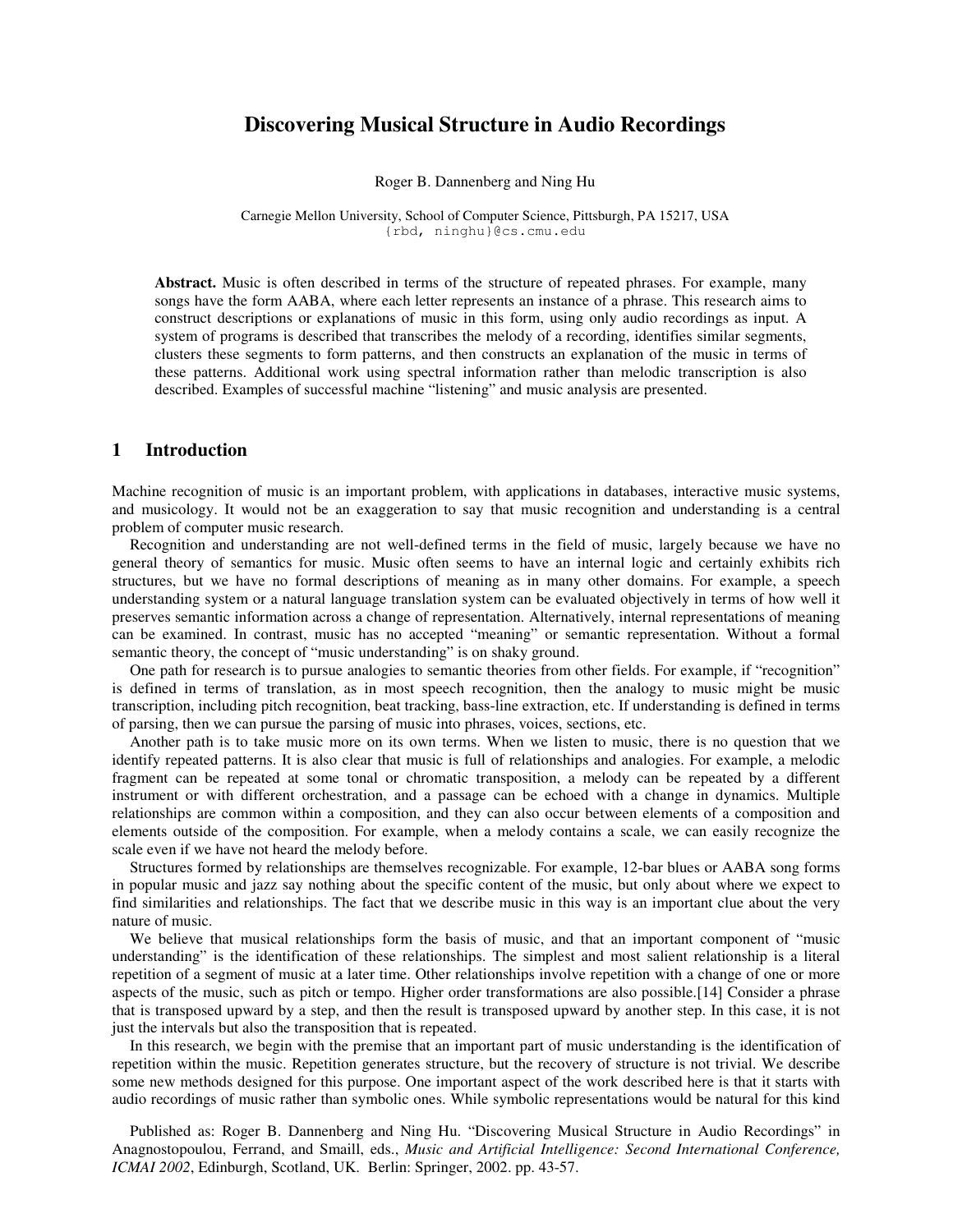of work, we believe that symbolic representations oversimplify the problem. Much of our interest lies in discovering how it is possible to recover structure from the least-structured representation of music: sound itself. We are especially interested in applications to audio databases, another reason to work with audio representations.

This work began using simple monophonic pitch estimation to extract data from audio where a single voice is prominent. More recently, we have had some success with a chroma-based representation on more polyphonic or chordal music, where (current) monophonic pitch estimation techniques are not useful.

In the next section, we highlight some related work. Following that, we describe a system of programs, SAM1, that performs a structural analysis of music from audio input. In the section "Polyphonic Music," we describe experiments to use spectra rather than melodies to analyze music, and we show some early results. We finish with a discussion and conclusions.

# **2 Related Work**

The idea that similarity in music is an important aspect of musical structure is not new. Any standard text on music theory will introduce the ideas of repetition at different time scales, and of common forms such as rondo or sonata allegro, and these forms will be described largely in terms of what and when elements of the music are repeated or transformed.

Finding repeated phrases or sequences for various purposes is the goal of numerous studies. David Cope has searched music for short patterns, or *signatures*, as a way to identify characteristics of compositions and composers.[6] Conklin and Anagnostopoulou describe a pattern-discovery program for music that uses a probabilistic approach to separate significant patterns from chance ones. [5] Stammen and Pennycook used dynamic programming to search for repeated contours in jazz improvisations [20], and Rolland and Ganascia describe work using dynamic programming to find patterns in musical scores.[18]

Simon and Sumner described music listening as pattern formation, and introduced the idea that music can be encoded in terms of operations and transformations.[19] They suggest that listeners construct encodings when they listen to music, and that the encoding chosen by a listener will tend toward the shortest encoding possible. This idea is related to data compression, and more recent studies have used techniques from data compression to encode and generate music.[9]

Michael Leyton has written about structure and form as generative; that is, structures are perceived as a series of generative transfers from one space to another. [10] This suggests that the "content" of music is not melody, harmony, and rhythm but the transfer (by Leyton's *control* groups) of these elements (Leyton's *fiber groups*) within a composition, forming relationships and therefore structure.

This work is an instance of music analysis by computer, of which there are many examples in the literature. Foote and Cooper [7] constructed a similarity matrix from midi and audio data, and Wakefield and Bartsch created a similar structure using spectral data.[2, 3] This has inspired some of our work. A recent paper by Aucouturier and Sandler takes a different approach to finding pattern in music.<sup>[1]</sup>

## **3 Structure from Melody**

A set of programs was designed to apply these ideas to actual music content. These programs, which we will collectively call SAM1, for "Structural Analysis of Music – version 1," perform of a number of steps:

- Read or record digital audio,
- Extract a pitch contour,
- Compute a similarity matrix,
- Find clusters of similar sequences,
- Build an explanation of the music in terms of structural relationships.

These steps are described in the following subsections, using a particular recording as an illustration. Results with other recordings will be described later.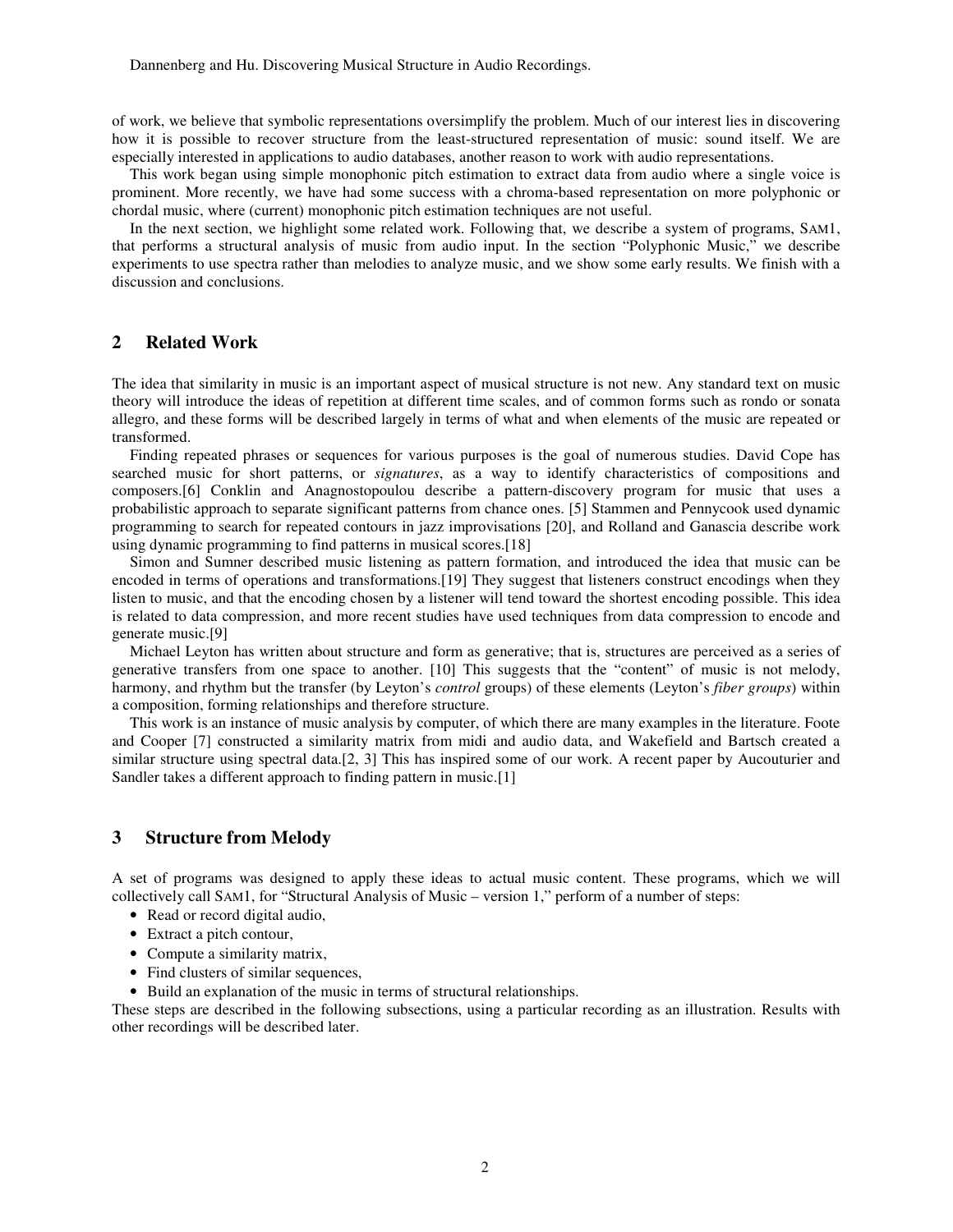### **3.1 Acquire Digital Audio**

An audio CD recording of John Coltrane's "Naima" [4] was used as input to the program. The digital audio was copied directly from the CD. One of the two stereo channels contained the strongest saxophone signal, so it was extracted to a mono sound file and down-sampled to 22,050Hz for the next step.

#### **3.2 Pitch Extraction and Segmentation**

Pitch estimation was performed using an autocorrelation technique on overlapping windows. Autocorrelation [15, 16] computes the correlation between the signal and a copy of the signal shifted by different amounts of time. When the shift is equal to a multiple of fundamental periods, the correlation will be high. In theory, one simply finds the first peak in the autocorrelation. In practice, there are small peaks corresponding to strong partials above the fundamental, and there may be higher peaks at multiples of the fundamental due to noise or subharmonics. The pitch estimation algorithm employs several simple heuristics to find the peak that corresponds to the fundamental.

In some cases there is no clear peak or fundamental, or the amplitude is low indicating there may be no signal present. Pitch estimates at these places are ignored. We also attempted to identify note boundaries using amplitude information, but found this to be unreliable, even in "Naima" where most notes are clearly articulated with clear attacks. Spectral techniques might also be used for note onset detection [17], but this could be a problem in a polyphonic context. We settled on using pitch estimates to segment the signal into notes.

After pitches have been estimated, the program labels regions of relatively stable pitch as notes. The program uses median filters to reject outliers from the sequence of pitch estimates and then searches for intervals where pitch varies within a limited range of 70 cents (0.7 semitones). The overall pitch of the note is based on the median value of up to 1 second of pitch estimates. This is more reliable than estimating pitch based on the very beginning of the note where pitch is less stable. Note durations are represented in seconds, and no attempt is made to identify beats or transcribe rhythm.

#### **3.3 Similarity Matrix**

After obtaining a sequence of notes, we need to find melodic fragments that repeat within the composition. Imagine comparing the melody starting on the first note to the melody starting on the second note, then the third note, etc., until the initial melody is compared to every other location in the piece. Then, the procedure is repeated starting with the second note and comparing that to every other location, etc. This approach gives rise to a 2-dimensional matrix we call the *similarity matrix.*

The similarity matrix contains elements  $s_{i,j}$ , representing the length (in seconds) of a melodic sequence starting at note *i* that matches a melodic sequence starting at note *j*. Matches are determined by a relatively simplistic algorithm that works as follows: Starting at positions *i* and *j*, look for a match between note *i* and note *j*. If they match in both pitch and approximate duration, advance to the next notes and look for a match. If not, consider different rules to construct a match:

- Consolidate notes *i* and *i*+1 if they are near in pitch and duration to match note *j*,
- Consolidate notes *j* and *j*+1 to match note *i*,
- Consolidate notes *i* and *i*+1 and match to the consolidation of notes *j* and *j*+1, or
- Omit *i* and *j* if they are short and match  $i+1$  to  $j+1$ .

A "greedy" algorithm without backtracking is used. If there is no match at all, the length of the match is reported as zero. In general, these rules are intended to identify similar melodic contours. Consolidation [12] helps to match transcriptions that contain spurious note onsets. The transcription also tends to skip short notes, so we allow matches to ignore short durations. Other melodic similarity metrics could certainly be substituted for this one.

The diagonal of the matrix is uninteresting because we already know a melodic sequence is similar to itself, so the diagonal is filled with zeros. Because similarity is symmetric, only half of the matrix must be computed. When similar sequences are found, the length of one is stored in the upper half and the length of the other is stored in the lower half of the matrix.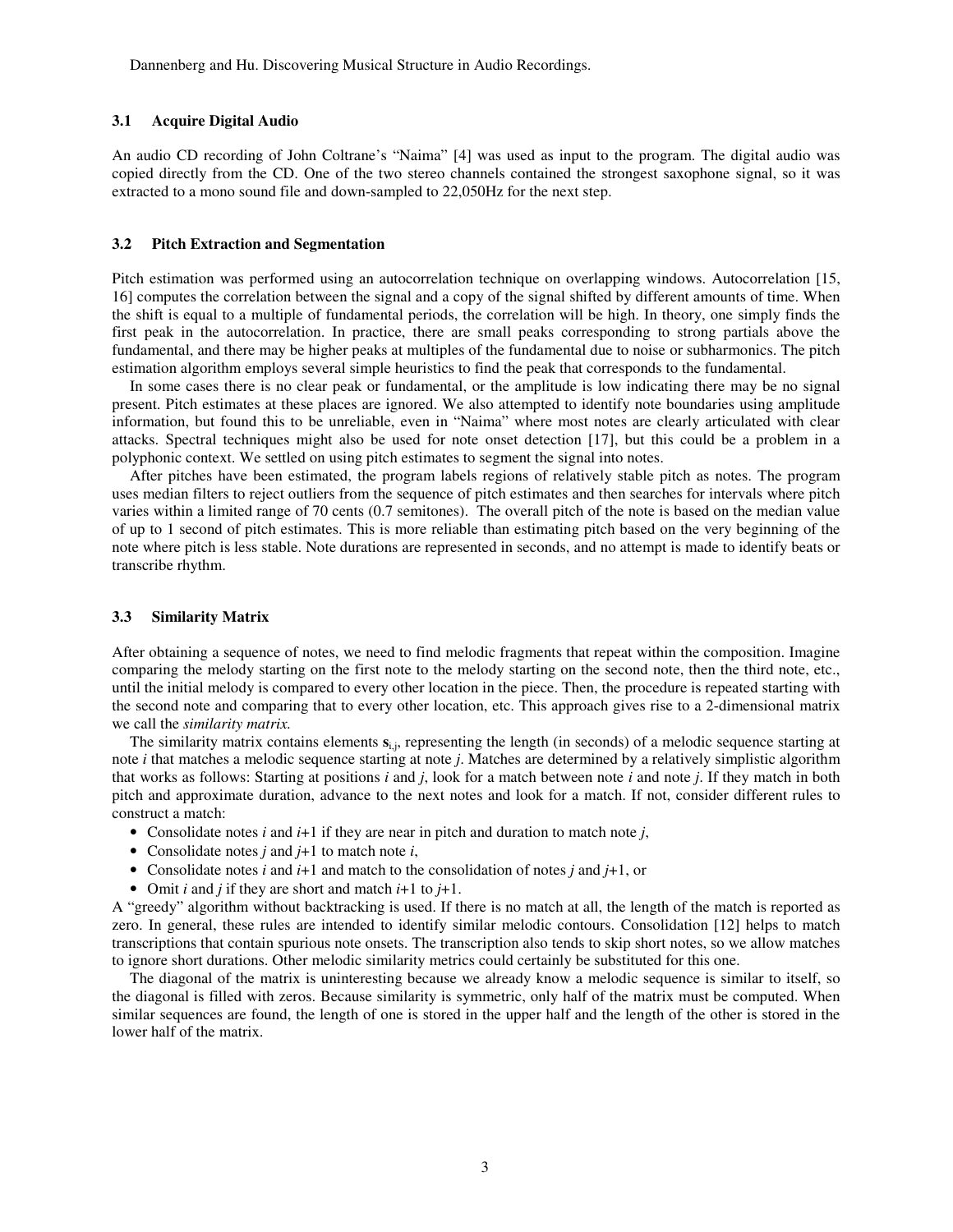### **3.4 Find Clusters of Similar Phrases**

The similarity matrix identifies similar phrases, but there is no explicit indication that a phrase occurs more than once. The purpose of this next step is to form clusters from pairs of similar phrases.

Unfortunately, similarity is not transitive. If phrase A is similar to phrase B, and phrase B is similar to phrase C, it is not necessarily the case that phrase A is similar to C. This is because thresholds are used in comparing pitches and durations.

To form clusters, we scan across rows of the similarity matrix (or equivalently, down columns). If there are, say, two non-zero elements in row *r* in columns *m* and *n*, and if these all have approximately the same values (durations), it means that there are similar melodic sequences beginning at locations *r, m,* and *n*. These three locations and their durations form a cluster.

When a cluster is identified, it implies other similarities. E.g. we expect to find a similarity between *m* and *n*, so when *m* and *n* are added to a cluster, zeros are written to locations  $(m,n)$  and  $(n,m)$ . The cluster implies other similarities as well. For example, if *r* and *n* are similar and span more than one note each, we expect to find a similarity between  $r+1$  and  $n+1$ . These implied similarities are also zeroed in the matrix to avoid further consideration of these elements.

The result of this step is a list of clusters consisting of sets of time intervals in the overall piece. Within each cluster, all time intervals refer to similar melodic sequences at different temporal locations.

#### **3.5 Building an "Explanation"**

The final step of the program is to describe the music in terms of structural relationships, the overall goal of the program. Intuitively, we view this as an "explanation" of the music. For each moment of music, we would like to have an explanation of the form "this is an instance of *phrase-name,*" where *phrase-name* is an arbitrary name that denotes one of the clusters identified in the previous step.

To build such an explanation, we proceed from first note to last. At each point, if the note has not already been "explained," search the clusters to find an interval that includes the note. Name the cluster, e.g. using the next name in the sequence "A," "B," "C," etc. Then, for each unexplained note included in an interval in the cluster, mark the note with the cluster name.

#### **3.6 Results from SAM1**

Figure 1 illustrates intermediate and final results of the program applied to "Naima." The input waveform is shown at the top. Next, a piano-roll transcription is shown. Because the recording contains bass, drums, and piano along with the saxophone, and because the note identification and segmentation requires many fairly stable pitch estimates, some of the short notes of the performance (which are clearly audible) are not captured in this transcription. Also, the piano solo is missed completely except for a few spurious notes. This is because the piano notes are often in chords and because the notes decay quickly and therefore do not meet the stability criterion.

Below the note are shown clusters. A thin line connects the time intervals of each cluster, and the time intervals are shown as thick lines. Finally, the bottom of the figure shows the final result. Here, we see that "Naima" begins with an AABA form, where the B part is actually  $b_1b_1b_2$ , so the flattened structure should be AA $b_1b_2b_3A$ , which is what we see in Figure 1. Following that, the recording contains a piano solo that was mostly missed by the transcription. After the piano solo, the saxophone enters, not by repeating the entire AABA form, but on the "bridge," the "B" part. This aspect of the structure can be seen clearly in the figure. Following the final  $b_1b_1b_2A$ , the last 2 measures are repeated 3 times (as shown in the figure) and followed by a rising scale of half notes that does not appear elsewhere in the performance.

Overall, the analysis is excellent, and it was an encouraging surprise to see such a clear form emerge solely from audio input without the benefit of polyphonic transcription, beat tracking, or other analyses.

To be fair, "Naima" was used to debug and refine the program, so there is some danger that the program is actually tuned to fit the data at hand. To further evaluate the program, we applied it to monophonic recordings of some simple melodies. These are the familiar Christmas tune "We Three Kings," and a standard jazz tune "Freddie the Freeloader" composed by Miles Davis. An amateur violinist performed the first of these, and an experienced jazz trumpet player played the second (without improvisation.)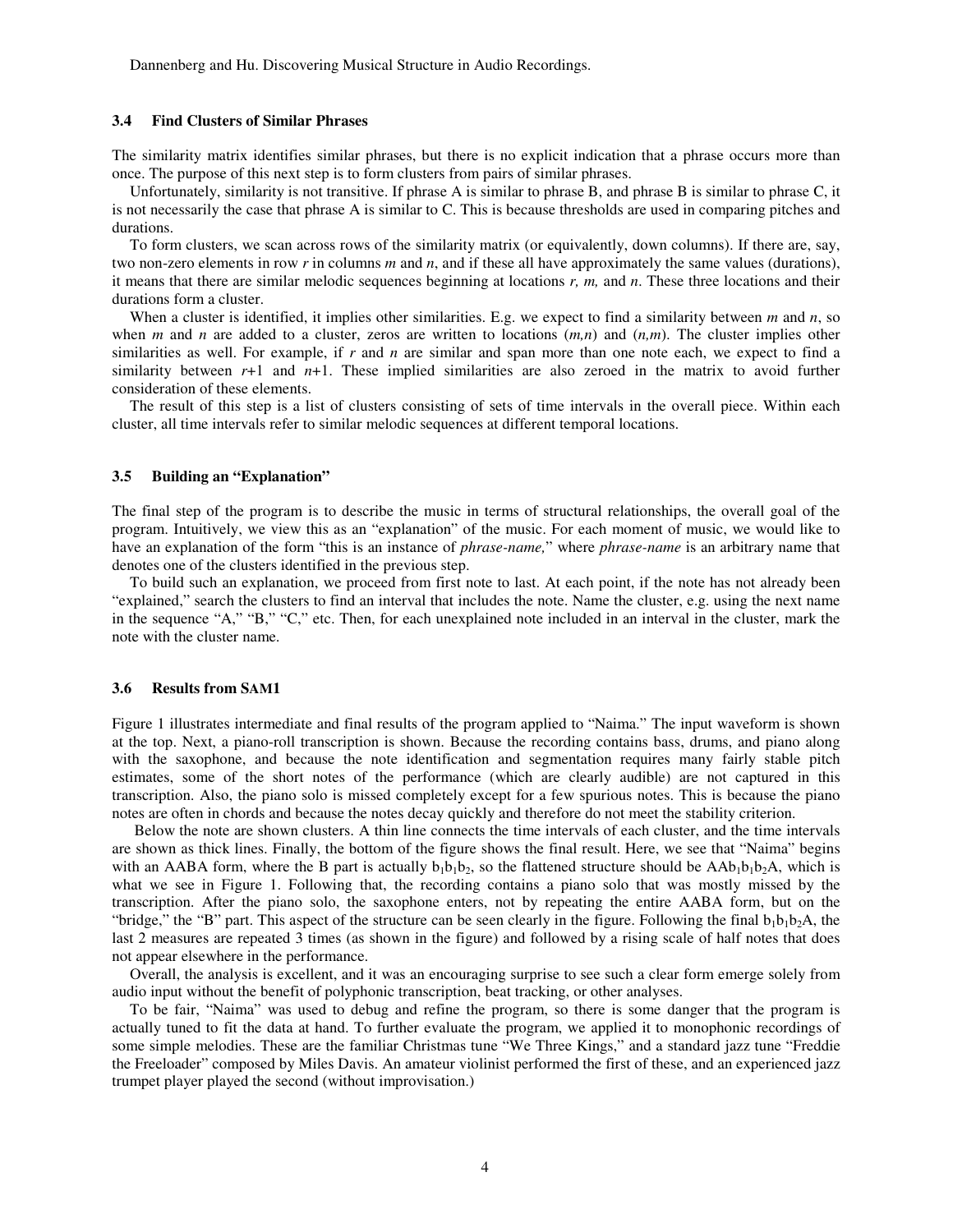The program was applied to these recordings without any further tuning or refinement. The results of these experiments are also quite good, as shown in Figures 2 and 3. One bit of explanation is in order for Figure 3. "Freddie the Freeloader," basically a 12-bar blues, has a first and second ending for the last two bars, so it was performed with the repeat for this experiment. The program found the similarity between the first and second halves of the performance, so the overall form might have been simply AA. However, the program also found and reported substructure within each A that corresponds to what we would ordinarily describe as the "real" structure of the piece. (It was an unexpected "feature" that the program managed to report both explanations.) In the future, it seems essential to construct hierarchical explanations to capture and represent musical structure.



**Fig. 1.** Analysis of "Naima." From top to bottom: input audio waveform, transcription in "piano roll" format, clusters of similar melodic material, analysis or "explanation" of the music. In the display of clusters, the vertical axis has no meaning except to separate the clusters. Each cluster is a thin horizontal line joining the elements of the cluster indicated by heavy lines.



**Fig. 2.** Analysis of "We Three Kings." The structure is AABCDDED, but the program found some similarity between B and E. The final D section was not matched with the other D sections.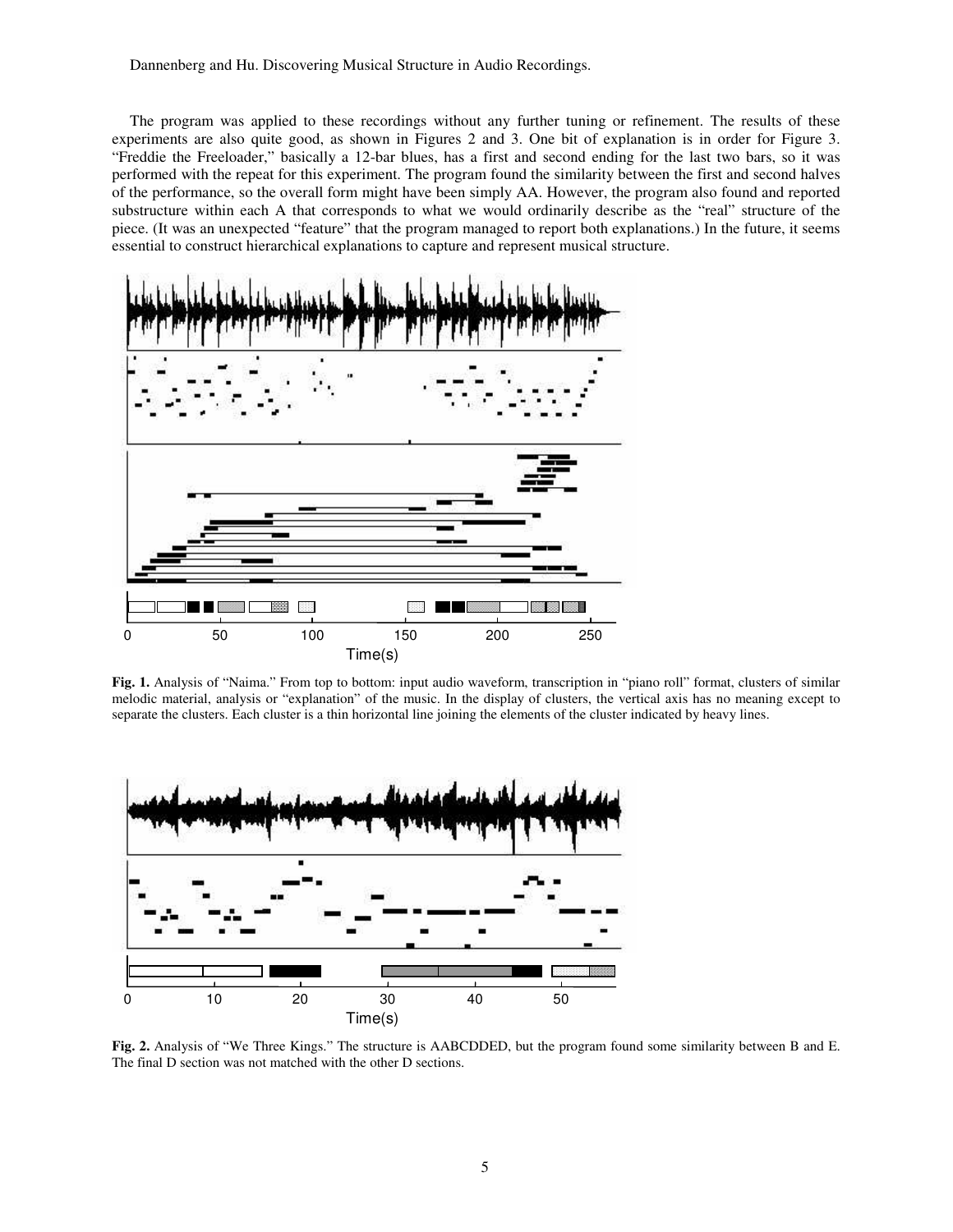

**Fig. 3.** Analysis of "Freddie the Freeloader," showing three occurrences of the opening figure. The program also detected the similarity between the first and second halves of the piece, but the non-hierarchical descriptions and graphics output do not capture this aspect of the structure.

### **4 Analysis of Polyphonic Music**

In terms of transcription, music is either monophonic or polyphonic. Pitch estimation from monophonic sources is relatively simple, while polyphonic transcription is characterized by high error rates, limited success, and continuing active research. While "Naima" is certainly polyphonic music in the sense of there being a quartet of instruments, we were able to treat it as a monophonic signal dominated by the tenor saxophone lines. This approach cannot work for many types of music.

In principle, there is no need to use melodic contour or monophonic pitch estimates for music analysis. Any local attribute or set of attributes could be used to judge similarity. There are many alternatives to using monophonic transcription, although research is still needed to test and evaluate different approaches. We have begun to explore the use of spectra, and in particular, the use of a spectrum-based vector called "chroma." [21]

The hope is that we can identify similar sections of music by comparing short-term spectral content. With spectra and particularly with polyphonic material, it is unlikely that we will be able to separate the music into segments in the way that we obtained notes from pitch estimates. Instead, we take spectral frames of equal length as the units of comparison, inspired by earlier work on melodic matching.[11]

#### **4.1 Chroma**

Rather than using spectra directly, we use *chroma*, which are similar to spectra, but reduced in dimensionality to a vector of length 12. The elements of the vector represent the energy associated with each of the 12 pitch classes in an equal-tempered chromatic scale. Chroma are computed in a straightforward manner from spectra. Our choice of chroma was influenced by earlier and successful work in which chroma were used to locate recurring passages of music.

Recall in the earlier work that a similarity matrix was computed to locate similar sequences of notes. With chroma, we also construct a similarity matrix to locate similar sequences of chroma. We use chroma frames of 0.25s duration. To compute the distance between two chroma, we first normalize the chroma vector to have a mean value of zero and a standard deviation of 1. Then we compute the Euclidean distance between the two vectors.

Our goal is to find whether there is a match beginning with each pair of frames *i* and *j.* Dynamic programming, e.g. time warping algorithms, could be used to find an optimal sequence alignment starting at each pair. Since dynamic programming costs  $O(n^2)$  and there are  $n^2$  pairs, the brute force search costs  $O(n^4)$ , although this can be optimized to  $O(n^3)$  by computing an entire row of pairs at once. A song will often be divided into hundreds of chroma frames, and the  $O(n^3)$  cost is prohibitive. Instead, we use a greedy algorithm to increase the computational speed, and we compute a little less than half of the similarity matrix (the diagonal is ignored), because the matrix is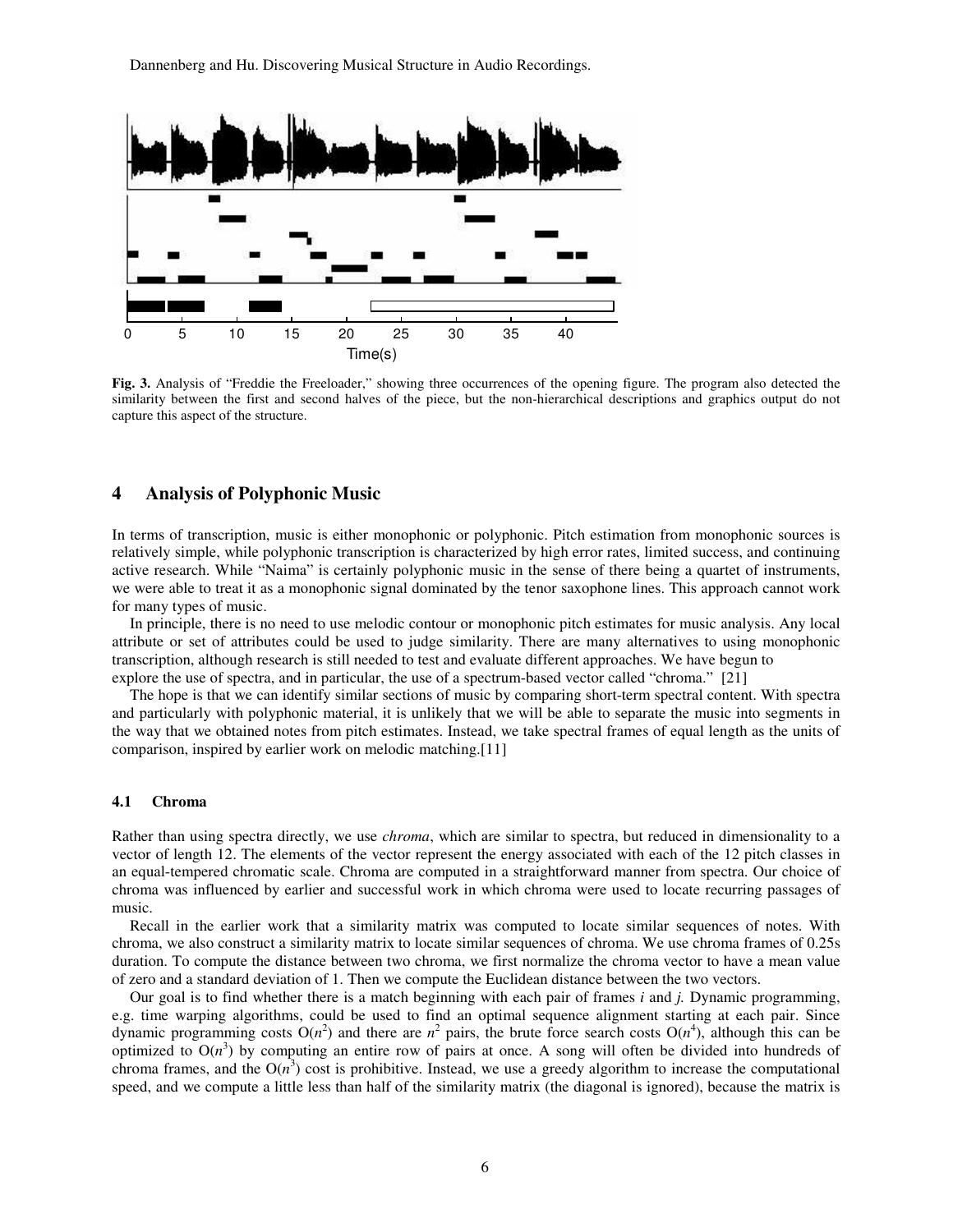symmetric. (Note that the name "similarity" may be confusing because here, increasing values represent greater distance and less similarity.)

The goal of the algorithm is to find pairs of intervals  $(S_{i,j}, S_{m,n})$  of frames such that  $S_{i,j}$  is "similar" to  $S_{m,n}$ . Interval similarity is based on the distance of chroma at two locations. Call chroma distance as described earlier  $D(i, j)$ . Define interval  $S_{i,j}$  to be a range of frame numbers from *i* to *j*, inclusive. The similarity of two intervals is the quotient of a distance function  $d(S_{i,j}, S_{m,n})$  and a length function  $l(S_{i,j}, S_{m,n})$ . The distance function is defined in terms of a path from (*i, m*) to (*j, n*). A path consists of a sequence of adjacent (diagonal, horizontal, or vertical) cells in the matrix. Given a path *P*, we can define distance  $d<sub>P</sub>$  as the sum of the chroma distance along path *P*:

$$
d_P = \sum_{(i,j)\in P} D(i,j)
$$

The distance function *d* is the minimum over all paths:

 $d(S_{i,j}, S_{m,n}) = \text{argmin}_P(d_P)$ 

The length function is defined as the total path length, where a diagonal step has length 1 and a horizontal or vertical step has length  $\sqrt{2}/2$ . This is equivalent to:

 $l(S_{i,j}, S_{m,n}) = min(j-i, n-m) + (\sqrt{2}/2)(max(j-i, n-m) - min(j-i, n-m))$ 

The distance *M* between two intervals is:

 $M(S_{i,j}, S_{m,n}) = d(S_{i,j}, S_{m,n})/ l(S_{i,j}, S_{m,n})$ 

In general, we want to find interval pairs such that *M* falls below some threshold. In practice, there are many overlapping intervals that satisfy any reasonable threshold value, so we really only want to find large intervals, ignoring intervals that are either very similar or contained within larger similar pairs.

Thus, the algorithm we use is a heuristic algorithm that searches for the longest paths starting as promising starting points where  $S(i, j)$  is already below a threshold. The algorithm computes several values for each element of a matrix: the distance function *d*, the length *l*, and starting point *p.* The matrix cells are scanned along diagonals of constant *i+j*, moving from upper left to lower right (increasing values of *i+j*). At each point, we compute *d/l* based on the cell to the left  $(i, j-1)$ , above  $(i-1, j)$ , and diagonally left and above  $(i-1, j-1)$ . The cell giving the minimum distance is used to compute the new values of *d, l,* and *p* for location *i, j.* Cells are only computed if the value of *d/l* is below threshold.

This calculation identifies whole regions of ending points for a set of good starting points for matching intervals. To determine good ending points, this search process is also executed in reverse (decreasing  $i+j$ ) and with paths going in the opposite direction, computing a second matrix. The starting points of this reverse matrix become the ending points of the forward matrix. It is easy to find the ending point corresponding to a starting point using the *p* values of the reverse matrix.

Figure 4 shows pairs obtained from an analysis of "Minuet in G."



**Fig. 4.** Finding pairs of similar material in Beethoven's Minuet in G. The horizontal thin lines connect elements of a pair.

#### **4.2 Clusters**

After computing similar segments of music in pairs, the next step is to construct clusters from the pairs. The clustering algorithm is different from the note-based clustering described earlier. When matching notes, similar sequences match at discrete locations corresponding to note onsets, but with chroma frames, matches do not occur at clearly defined starting and ending points. Thus, the technique of scanning along a row to find all members of a cluster might not work unless we search at least several rows for near matches. The following clustering algorithm deals with near-matches in a different way.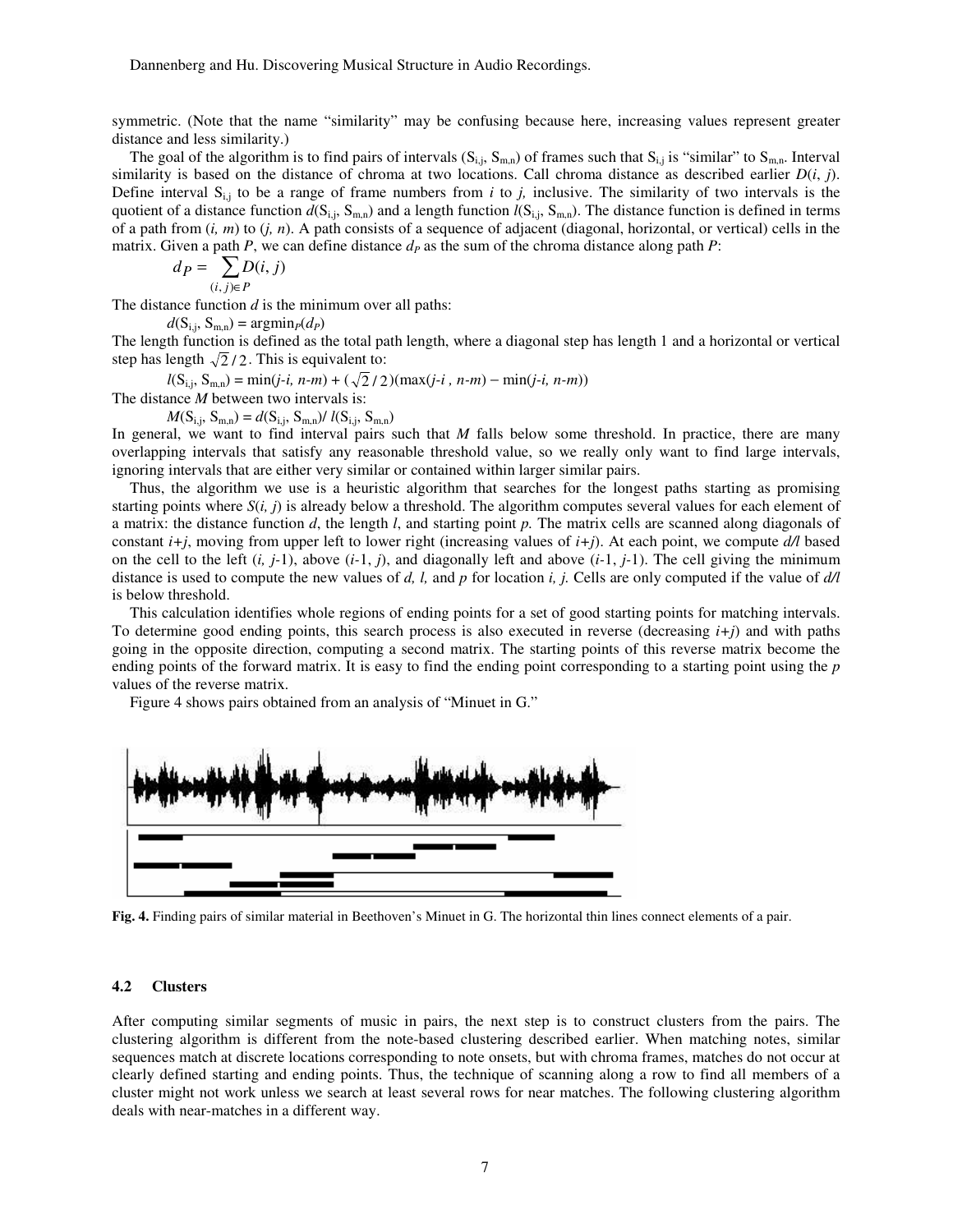To form clusters from pairs, iteratively remove clusters from the set of pairs as follows: On each iteration, remove a pair from the set of pairs (this gives the first two elements of a new cluster) and search the remaining pairs for matches. Two pairs match if one element of the first pair is approximately the same as either element of the second (recall that elements here are simply time intervals). If a match is found, add the unmatched element of the pair to the cluster and remove the pair from the set of pairs. Continue outputting new clusters until the set of pairs is empty.

This algorithm has one problem. Sometimes, there are pairs that differ in size and therefore do not match. Consider the pairs in Figure 5. Segment A matches B, which is identical to the first part of C. Since C matches D, the first part of D must also match A. It is clear that there are three segments that match A, but since element C is much larger than B, the pairs do not match. The algorithm is extended by handling this as an alternate case. Since C is larger than B but contains it, we compute which portion of C matches B, then add the corresponding portion of D to the cluster.



**Fig. 5.** When forming clusters, two pairs may share overlapping elements (B and C) that do not match because of length. To form a cluster of 3 elements that all match A, we split C to match B (which in turn matches A) and spit D in proportion to C.

Hierarchical clustering techniques might be useful in dealing with approximate matches and provide a more theoretically sound basis for clustering melodic segments. An interesting twist here is that data can be modified as in Figure 5 to form better clusters. One might also get better results using an iterative approach where matches suggested by clustering provide evidence to be used in the signal analysis and similarity phases.

#### **4.3 Results Using Chroma**

Once clusters are computed, we can perform the explanation step as before. Figure 6 illustrates an explanation (or structural analysis) of Beethoven's Minuet in G, analyzed from an audio recording of an acoustic piano performance. The analysis clearly illustrates the structure of the piece.

Other pieces, with more variety and less exact repetition, have not produced such definitive results. For example, a pop song with a great deal of repetition is shown in Figure 7. It is encouraging that much of the repetitive structure emerged, but those repetitions are rather exact. Where the repetition includes some variation or improvisation, our system missed the similarity because even the chroma representation is quite different in each variation. This is due to changes in timbre, orchestration, and vocal improvisation. Better representations will be needed to recognize these variations in polyphonic music. Further work is also needed to deal with the fact that similar sections do not have definitive starting and ending points. When a segment in one cluster overlaps a segment in another cluster, it is not clear whether the two segments represent the same phrase of music or whether one is a sub-phrase of the other. This has implications for the structure of the music.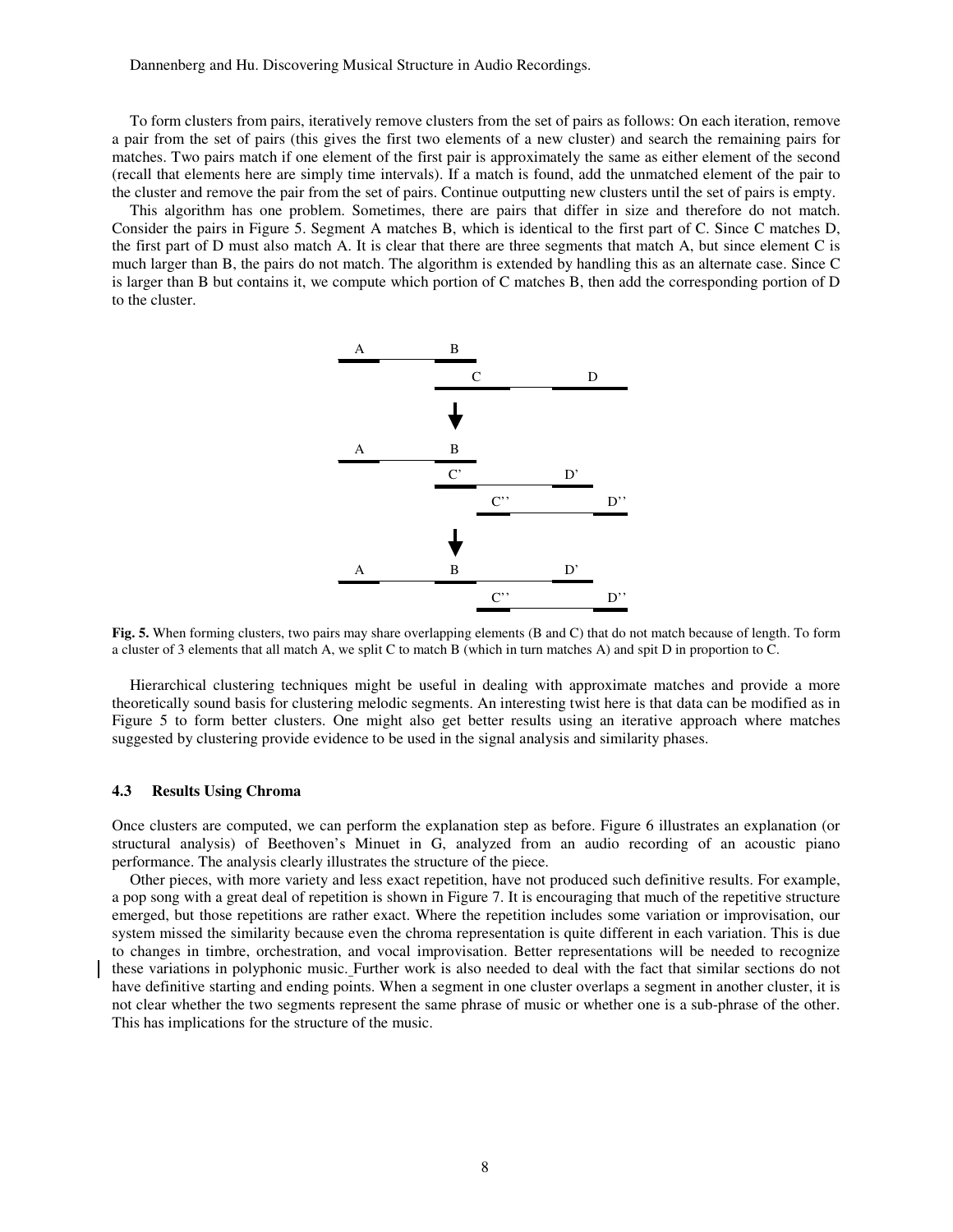

**Fig. 6.** Analysis of Beethoven's Minuet in G is shown below the input waveform. Notice the clear analysis at the bottom: AABBCCDDAB.



Fig. 7. Analysis of a pop song. There is frequent repetition of a short pattern within the song as shown in the analysis. Note the ambiguity of starting and ending times in the pairs (middle of figure). Our clustering and analysis failed to find much structure other than many repetitions of one motive. For example, the recording has a melody from about 10 to 20s and a variation at approximately 50 to 70s.

## **5 Discussion**

It seems quite clear that an important aspect of music listening is to identify relationships and structure within the music. The most basic, salient, and common relationship is the repetition of a phrase. Our goal is to build automated "music listeners" that identify musical structure by finding relationships. There are several motivations behind this work. First, building machines that mimic human behavior is intrinsically interesting. As music understanding seems to be a uniquely human experience, automating aspects of this skill is particularly fascinating. Second, we can learn more about music and about music perception by studying listening models. Our models are not intended as faithful perceptual models, but they can still tell us something about structure, coding, redundancy, and information content in musical signals. For example, this work sheds some light on whether general musical knowledge is required to understand musical structure, or is the structure implied by the music itself? Third, our original motivation was the problem of music meta-data creation. Audio databases have very little structure and there is very little that can be searched unless the audio is augmented with descriptions of various kinds. Text fields naming composers, performers, titles, instrumentation, etc. are a standard way to make audio searchable, but there are many "musical" aspects of music that cannot easily be described by text. A program that "listens" to music seems much more likely to find attributes that are of interest to humans searching a database. Attributes including common themes, salient or surprising chord progressions, and overall form might be derived automatically. These attributes should also be useful to obtain or validate other information about tempo, genre, orchestration, etc.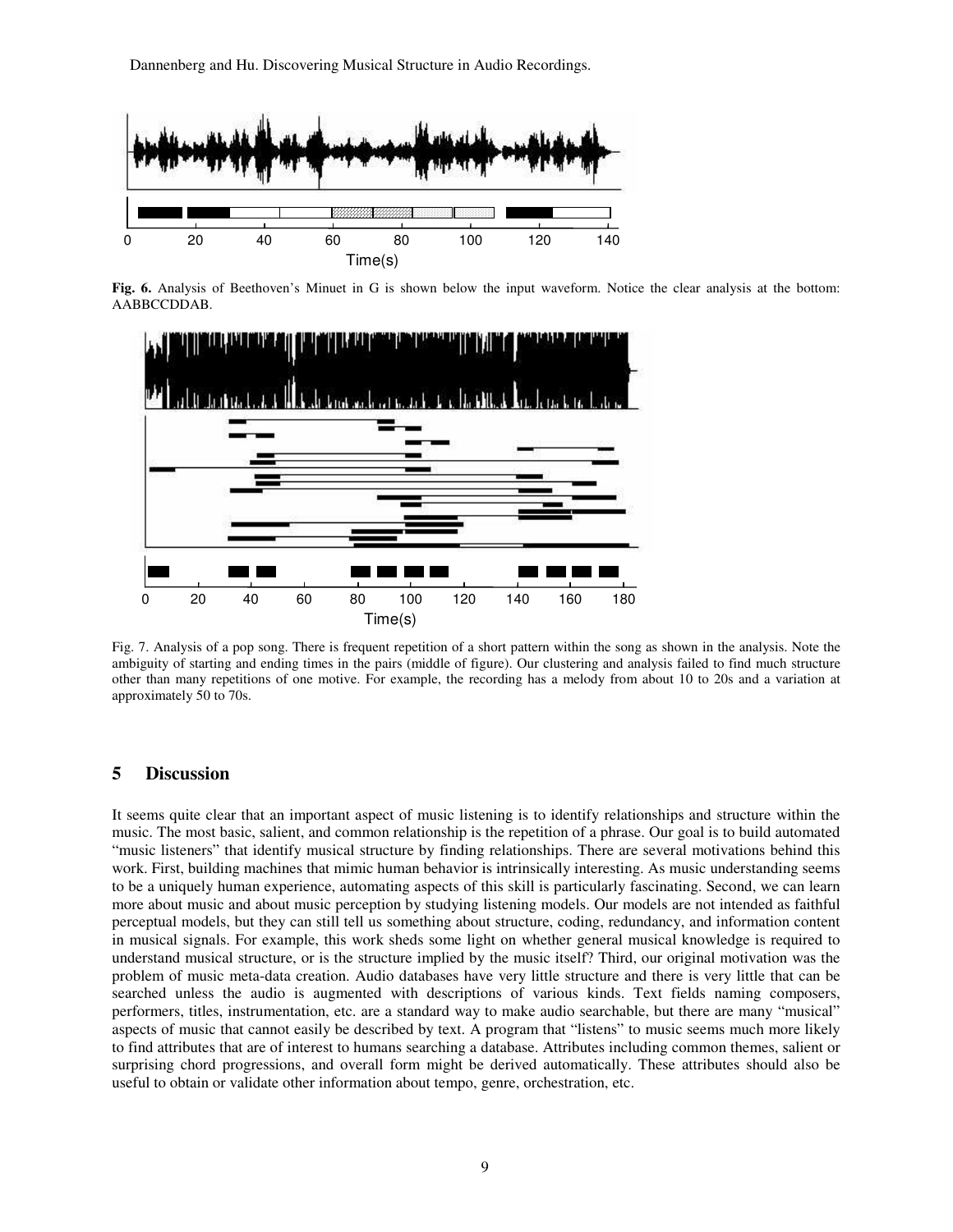The significance of our work is that we have demonstrated through examples how an automated process can find pattern and structure in music. We believe that a primary activity in music listening is the identification of pattern and structure, and that this program therefore exhibits a primitive form of music listening. The input to the program is audio, so there is no "hidden" information provided through symbolic music notation, pre-segmented MIDI representation, or even monophonic audio where sources are cleanly separated.

The quality of our analyses is variable. We suspect that is true for human listeners as well, but we have no metric for difficulty or experimental data on human listeners. Furthermore, the "correct" analysis is often ambiguous. There is certainly room for much experimentation in this area. Given the inherently analog and "noisy" nature of audio input, we are pleasantly surprised that the analysis of at least some music corresponds so clearly with our intuition about what is correct.

Although some form of quantitative evaluation of our approach might be interesting, our goal thus far has been to identify techniques that show promise and to demonstrate that some analysis procedure can actually succeed using audio input. As indicated in Section 3.6, we performed a successful analysis of "Naima" after tuning various parameters and refining our algorithms. We also successfully analyzed two other pieces with no further tuning to demonstrate that the algorithms are robust enough to handle different pieces and instruments. On the other hand, we have run into difficulties with polyphonic transcription data, and it is clear that our techniques are not general enough for a wide spectrum of musical styles. Rather than evaluate this early stage of research, we believe it is more appropriate to experiment with different techniques and compare them.

In the future, we plan to look at other techniques for analysis. Polyphonic transcription is unable to *reliably* transcribe typical audio recordings, but the results seem good enough to determine if passages are similar or dissimilar, and the discrete nature of the output might be easier to work with than continuous spectra. Intermediate levels of transcription, such as Goto's [8] work on bass and melody extraction could also be used.

Another direction for future work is a better theoretical model of the problem. How do we know when an "explanation" is a good one, and how do we evaluate ambiguous choices? Ideally, we would like a probabilistic framework in which evidence for or against different explanations could be integrated according to a sound (no pun intended) theory.

So far, we have only looked for repetition. In many of our examples, there are instances of transposition and other relationships. These are also important to music understanding and should be identified. It appears that these relationships are often less redundant than outright repetition. After all, transposition can occur at different intervals, and transposition may be tonal or chromatic. Also, transpositions often involve just two or three notes in sequence, i.e. one or two intervals. A good model will be needed to decide when a descending second is a "motive" and when it is just a descending second. The distinction often depends upon rhythmic and harmonic context, which means more sophisticated analysis is required to detect transpositional structure. It would also be interesting to look for rhythmic motives, as in the work of Mont-Reynaud. [13] This is an area for further research.

### **6 Conclusions**

We have shown how automated systems can listen to music in audio form and determine structure by finding repeated patterns. This work involves the conversion of audio into an intermediate form that allows comparisons. We have used monophonic pitch estimation and transcription as well as spectral information as an intermediate representation. With transcription, the intermediate form is a sequence of notes, and we developed a note-based pattern discovery algorithm to find similar sub-sequences. With spectra, the intermediate form is a sequence of frames of equal duration, and the pattern search uses a "ridge following" algorithm to find correspondences in the music starting at two different points in time. In both cases, pairs of music segments found to be similar are formed into clusters. These clusters represent patterns that recur in the music. The music is then "explained" by identifying how the music can be constructed from a sequence of these patterns. In spite of the fact that the music is originally in audio form, complete with noise, reverberation, drums, and other complications, our algorithms are able to do a very good job of extracting structure in many cases. Familiar structures such as AABA and AABBCC… are found in our examples. The structural description also reports the location of the patterns, so it is a simple matter for a user to locate all occurrences of the "A" pattern, for example.

Our results so far are quite encouraging. Many inputs are analyzed almost without any error. As would be expected, there are plenty of examples where analysis is not so simple. In the future, we hope to develop better theoretical models, refine our analysis techniques, and identify other relationships such as rhythmic patterns and transpositions.